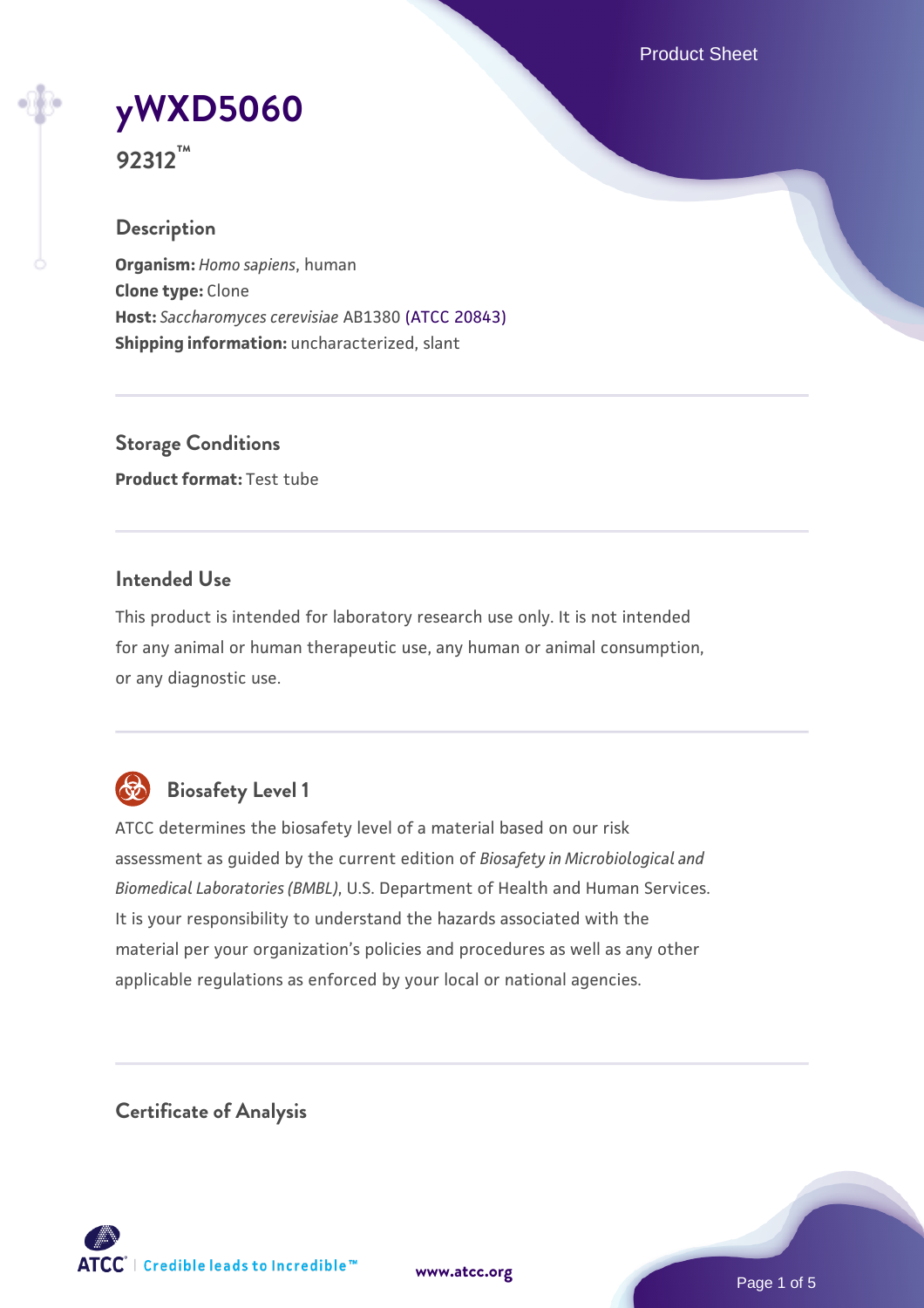## **[yWXD5060](https://www.atcc.org/products/92312)** Product Sheet **92312**

For batch-specific test results, refer to the applicable certificate of analysis that can be found at www.atcc.org.

## **Insert Information**

**Type of DNA:** genomic **Genome:** Homo sapiens **Chromosome:** X X pter-q27.3 **Gene name:** DNA Segment, single copy **Gene product:** DNA Segment, single copy [DXS4022] **Gene symbol:** DXS4022 **Contains complete coding sequence:** Unknown **Insert end:** EcoRI

## **Vector Information**

**Construct size (kb):** 270.0 **Intact vector size:** 11.454 **Vector name:** pYAC4 **Type of vector:** YAC **Host range:** *Saccharomyces cerevisiae*; *Escherichia coli* **Vector information:** other: telomere, 3548-4235 other: telomere, 6012-6699 Cross references: DNA Seq. Acc.: U01086 **Cloning sites:** EcoRI **Markers:** SUP4; HIS3; ampR; URA3; TRP1 **Replicon:** pMB1, 7186-7186; ARS1, 9632-10376

# **Growth Conditions**

**Medium:** 



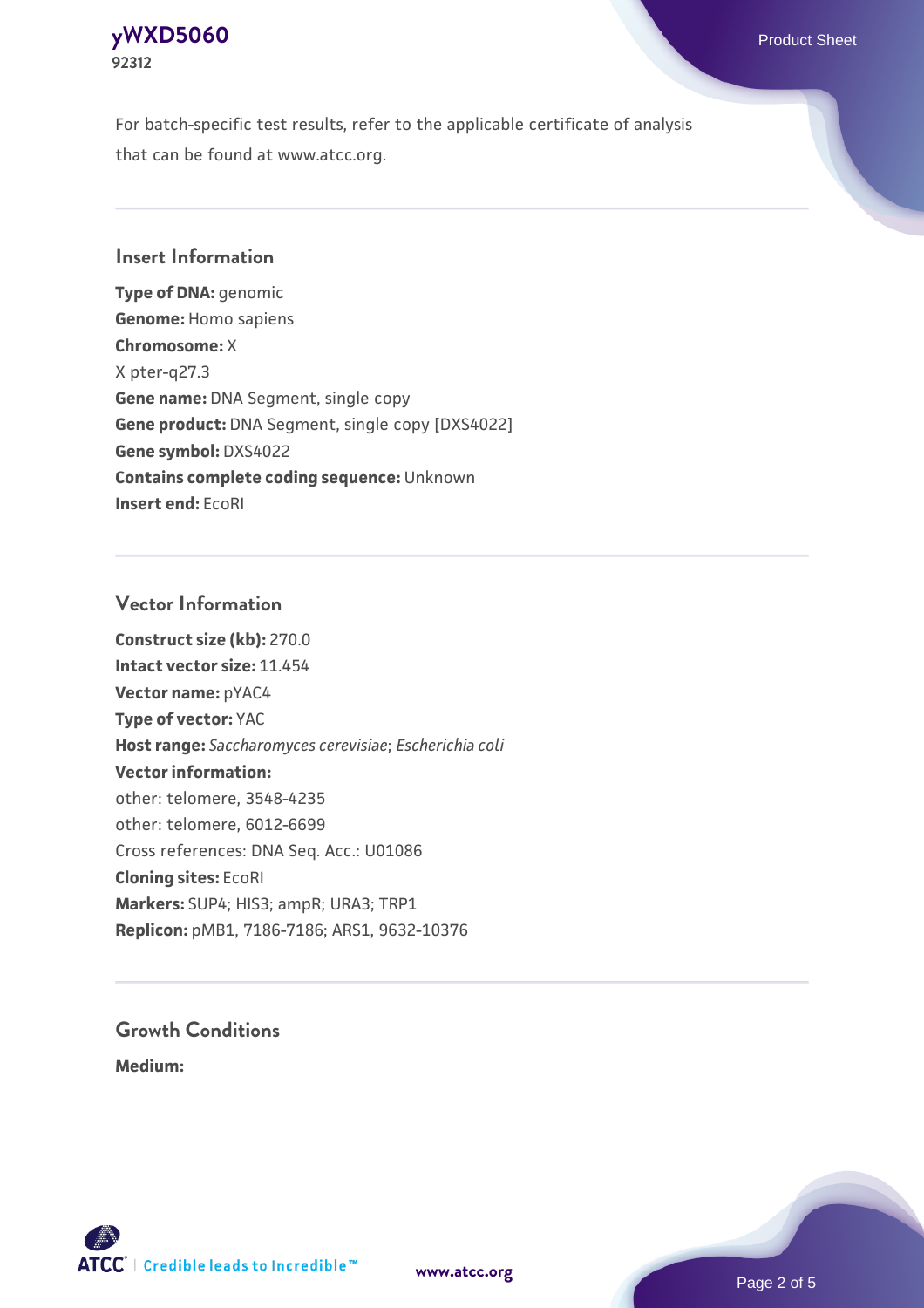#### **[yWXD5060](https://www.atcc.org/products/92312)** Product Sheet **92312**

[ATCC Medium 1245: YEPD](https://www.atcc.org/-/media/product-assets/documents/microbial-media-formulations/1/2/4/5/atcc-medium-1245.pdf?rev=705ca55d1b6f490a808a965d5c072196) **Temperature:** 30°C

#### **Notes**

More information may be available from ATCC (http://www.atcc.org or 703- 365-2620).

## **Material Citation**

If use of this material results in a scientific publication, please cite the material in the following manner: yWXD5060 (ATCC 92312)

## **References**

References and other information relating to this material are available at www.atcc.org.

## **Warranty**

The product is provided 'AS IS' and the viability of ATCC® products is warranted for 30 days from the date of shipment, provided that the customer has stored and handled the product according to the information included on the product information sheet, website, and Certificate of Analysis. For living cultures, ATCC lists the media formulation and reagents that have been found to be effective for the product. While other unspecified media and reagents may also produce satisfactory results, a change in the ATCC and/or depositor-recommended protocols may affect the recovery, growth, and/or function of the product. If an alternative medium formulation or reagent is used, the ATCC warranty for viability is no longer



**[www.atcc.org](http://www.atcc.org)**

Page 3 of 5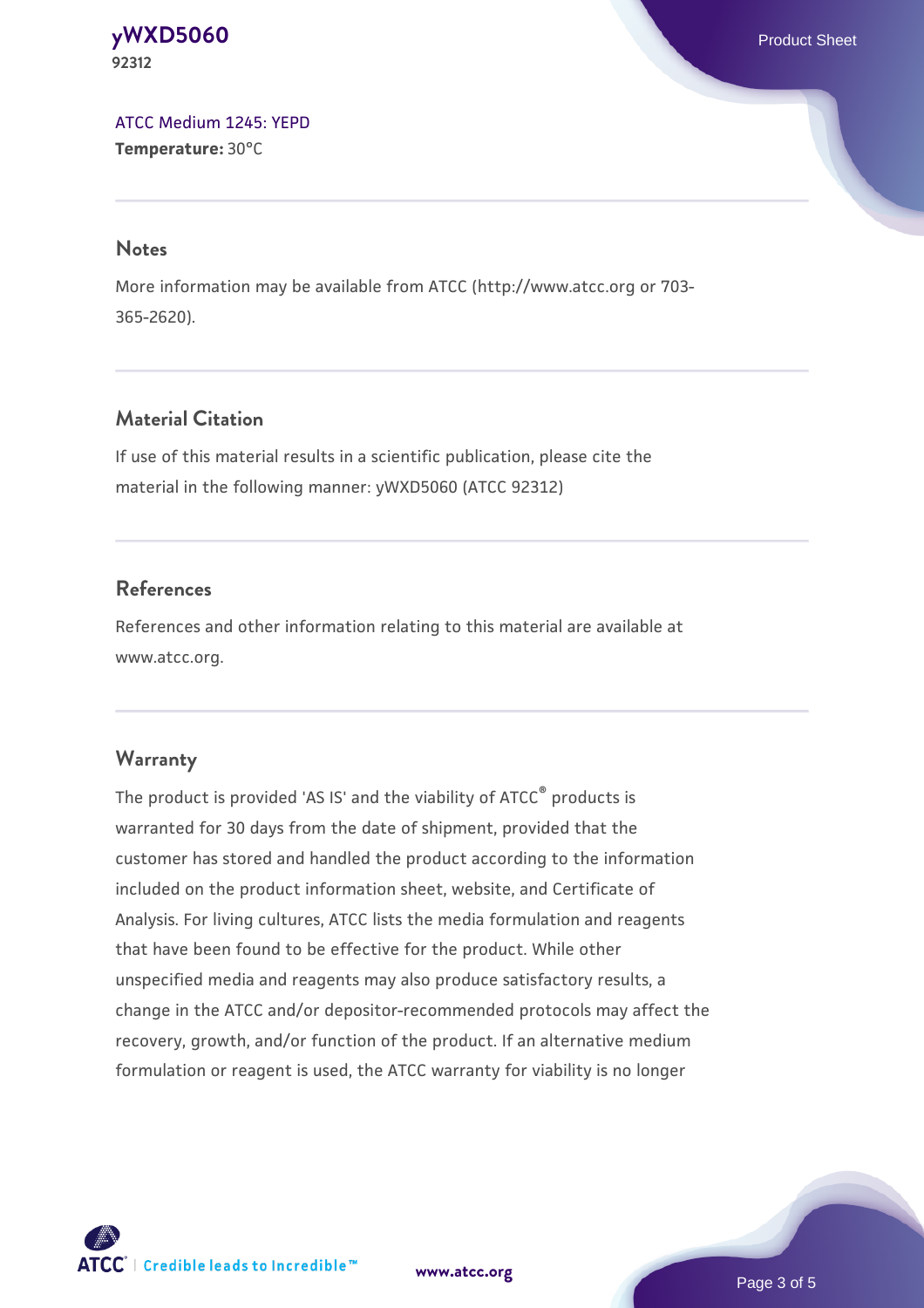**[yWXD5060](https://www.atcc.org/products/92312)** Product Sheet **92312**

valid. Except as expressly set forth herein, no other warranties of any kind are provided, express or implied, including, but not limited to, any implied warranties of merchantability, fitness for a particular purpose, manufacture according to cGMP standards, typicality, safety, accuracy, and/or noninfringement.

#### **Disclaimers**

This product is intended for laboratory research use only. It is not intended for any animal or human therapeutic use, any human or animal consumption, or any diagnostic use. Any proposed commercial use is prohibited without a license from ATCC.

While ATCC uses reasonable efforts to include accurate and up-to-date information on this product sheet, ATCC makes no warranties or representations as to its accuracy. Citations from scientific literature and patents are provided for informational purposes only. ATCC does not warrant that such information has been confirmed to be accurate or complete and the customer bears the sole responsibility of confirming the accuracy and completeness of any such information.

This product is sent on the condition that the customer is responsible for and assumes all risk and responsibility in connection with the receipt, handling, storage, disposal, and use of the ATCC product including without limitation taking all appropriate safety and handling precautions to minimize health or environmental risk. As a condition of receiving the material, the customer agrees that any activity undertaken with the ATCC product and any progeny or modifications will be conducted in compliance with all applicable laws, regulations, and guidelines. This product is provided 'AS IS' with no representations or warranties whatsoever except as expressly set forth herein and in no event shall ATCC, its parents, subsidiaries, directors, officers, agents, employees, assigns, successors, and affiliates be liable for indirect, special, incidental, or consequential damages of any kind in connection with or arising out of the customer's use of the product. While reasonable effort is made to ensure authenticity and reliability of materials on deposit, ATCC is not liable for damages arising from the misidentification or



**[www.atcc.org](http://www.atcc.org)**

Page 4 of 5